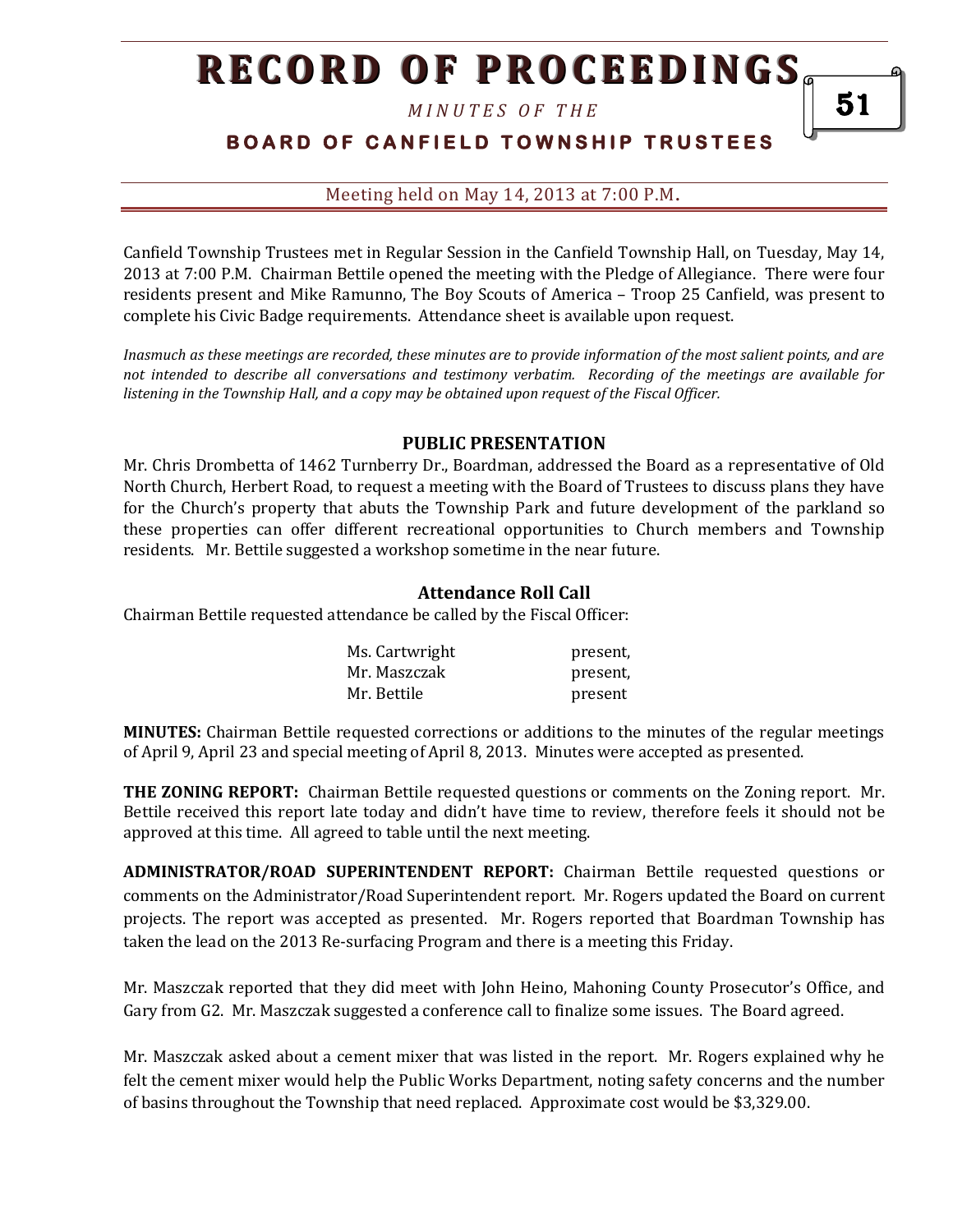*M I N U T E S O F T H E* 

# **BOARD OF CANFIELD TOWNSHIP TRUSTEES**

Meeting held on May 14, 2013 at 7:00 P.M**.**

Mr. Maszczak asked about the Turnpike issue. Mr. Rogers clarified as follows: Mr. Maszczak received a call from a resident with concerns of erosion of the side and back yard of their property at the condos on Mercedes. Mr. Maszczak asked Mr. Rogers to look into the problem and report back to him with the findings. The initial verbal report was that Mr. Rogers had met with the Turnpike foreman onsite to look into the source of the erosion. The Turnpike foreman felt that the additional flow coming from the Westford Golf Course added to the erosion problem. The Turnpike foreman was to call the engineers in Berea and have them investigate things on their end. Mr. Rogers contacted the county requesting a walk through inspection of the runoff from the Westford development, since there is a tributary from the retention pond that ties into the creek. The walk through inspection with Tim Burkert and John Woolard from the Mahoning County Engineers Office revealed that the storm water coming from the Westford development was not causing the erosion issue however the Turnpike had channelized the creek with concrete on the west side of the Turnpike which increases the speed to the water flow and that was what the County felt was causing the erosion.

**FISCAL OFFICERS REPORT:** Chairman Bettile called on the Fiscal Officer, Carmen I. Heasley, to present the financials reviewing one purchase order, warrants and electronic payments.

### **UNFINISHED BUSINESS RESOLUTION 2013-05-14-91 Parkland Sanitary Sewer Project**

Mr. Maszczak moved to approve the advertisement in *The Youngstown Vindicator's* Legal Notices and begin the bidding process for the Parkland Sanitary Sewer Project. Bid packets will be available from May 17<sup>th</sup> through May 31<sup>st</sup> with the bid opening on May 31<sup>st</sup> at 11:35 a.m. The low bidding, qualified contractor will be announced at the June 11th meeting. Mr. Bettile seconded the Motion. Roll call: Ms. Cartwright, yes; Mr. Maszczak, yes; Mr. Bettile, yes. Motion carried 3 to 0.

## **RESOLUTION 2013-05-14-92 Pre-Paid Visa Cards**

Ms. Cartwright moved to approve the Administrator/Road Superintendent to use the two \$10 dollar pre-paid Visa cards from First Energy to purchase gasoline for the Public Works Department. Mr. Bettile seconded the Motion. Discussion: Mr. Bettile noted that the pre-paid Visa cards were sent to the Township from First Energy due to the billing issues with the electric aggregation program that affected the electric bills for the Township owned buildings. Roll call: Ms. Cartwright, yes; Mr. Maszczak, yes; Mr. Bettile, yes. Motion carried 3 to 0.

## **NEW BUSINESS RESOLUTION 2013-05-14-93 Purchase Order**

Mr. Maszczak moved to approve purchase order PO 42-2013 for the total amount of \$999.00 for the purpose of encumbering the funds of the Township. The Motion was seconded by Mr. Bettile. Roll call: Ms. Cartwright, yes; Mr. Maszczak, yes; Mr. Bettile, yes. Motion carried 3 to 0.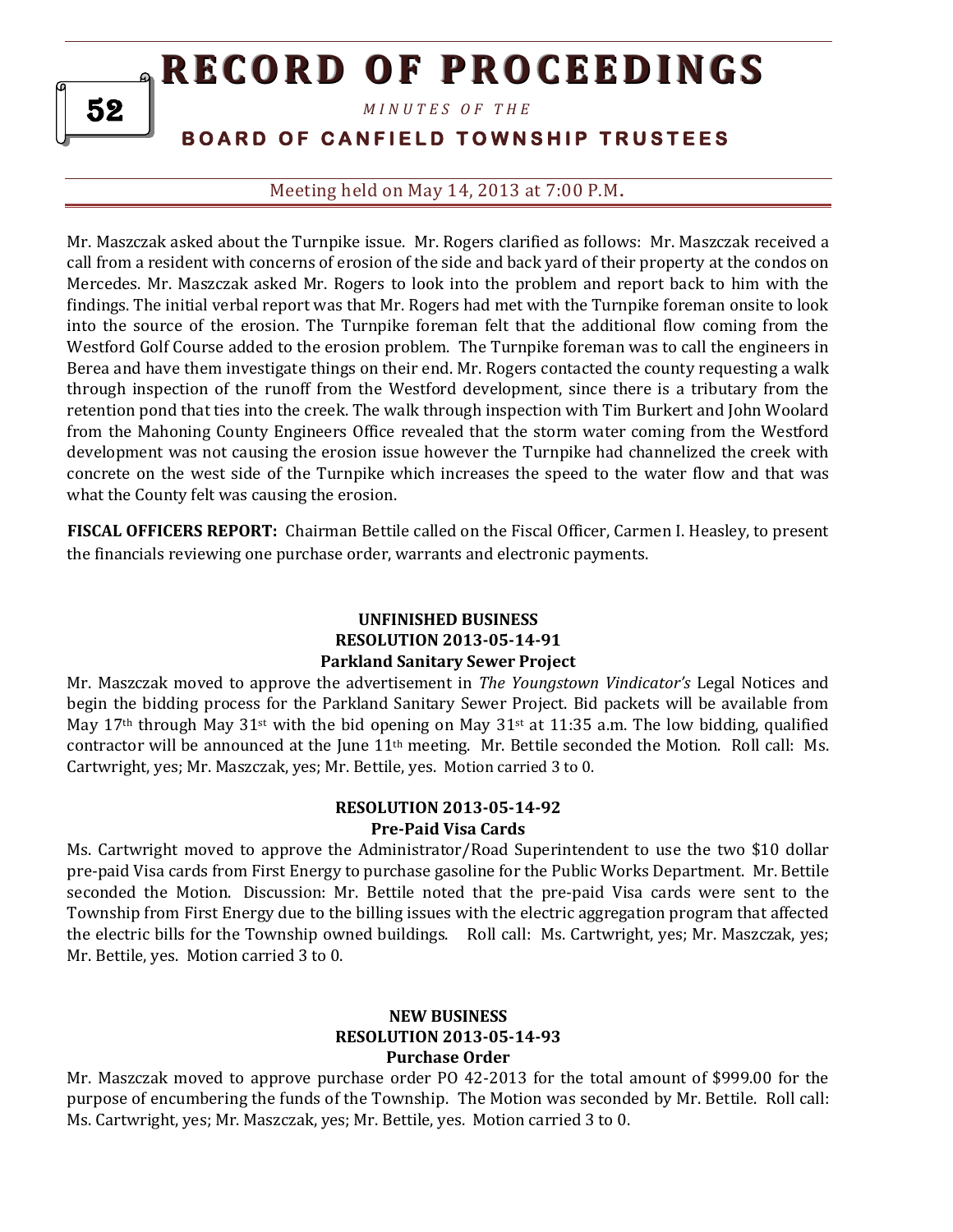*M I N U T E S O F T H E* 

**BOARD OF CANFIELD TOWNSHIP TRUSTEES** 

Meeting held on May 14, 2013 at 7:00 P.M**.**

#### **RESOLUTION 2013-05-14-94 Warrant Payments**

Ms. Cartwright moved to approve Warrants #8760 thru #8803 including electronic payments #96-2013 thru #117-2013 for a grand total of \$183,564.86 as general & payroll obligations of the Township. The Motion was seconded by Mr. Maszczak. Roll call: Ms. Cartwright, yes; Mr. Maszczak, yes; Mr. Bettile, yes. Motion carried 3 to 0.

#### **RESOLUTION 2013-05-14-95 Summer Meeting Schedule**

Mr. Bettile moved to adopt a Summer Meeting Schedule as in past years to one meeting a month from June through September 2013 with the regular meeting schedule resuming in October. During the summer the meetings will take place on the second Tuesday unless otherwise advertised and in October the meeting schedule will return to the second and fourth Tuesdays of each month. The Motion was seconded by Mr. Maszczak. Discussion: Ms. Cartwright noted, "We will hold any special meetings that are necessary as we have done in the past that can be numerous at times." Roll call: Ms. Cartwright, yes; Mr. Maszczak, yes; Mr. Bettile, yes. Motion carried 3 to 0.

## **RESOLUTION 2013-05-14-96 Declared Equipment**

Mr. Maszczak moved to declare the portable electric generator as salvage and remove the item from the Public Works Department inventory. The Motion was seconded by Mr. Bettile. Discussion: Mr. Maszczak noted that this generator was purchased back in the 70's and has had multiple maintenance issues. The only question is can it be recycled during the appliance drive? Mr. Rogers will call to make sure, but feels that it can. Mr. Bettile stated that the gas should be removed. Roll call: Ms. Cartwright, yes; Mr. Maszczak, yes; Mr. Bettile, yes. Motion carried 3 to 0.

### **RESOLUTION 2013-05-14-97 Equipment Purchase**

Mr. Maszczak moved to approve the purchase of a portable electric generator for the Public Works Department at a cost of \$999.00. The Motion was seconded by Ms. Cartwright. Discussion: Mr. Bettile noted that this generator will replace the old generator that needed continuous work every time it was used wasting productivity time. [Mr. Maszczak approved the purchase of this generator before the meeting since the Public Works Department was in need of the equipment.] Roll call: Ms. Cartwright, yes; Mr. Maszczak, yes; Mr. Bettile, yes. Motion carried 3 to 0.

### **RESOLUTION 2013-05-14-98 Canfield Gridiron Club**

Ms. Cartwright moved to approve payment to the Canfield Gridiron Club for \$600.00 as a donation in exchange for their help during the Appliance Drive Recycling Event which will be held on Saturday, June 1, 2013 at the Canfield Fairgrounds. The Motion was seconded by Mr. Bettile. Roll call: Ms. Cartwright, yes; Mr. Maszczak, yes; Mr. Bettile, yes. Motion carried 3 to 0.